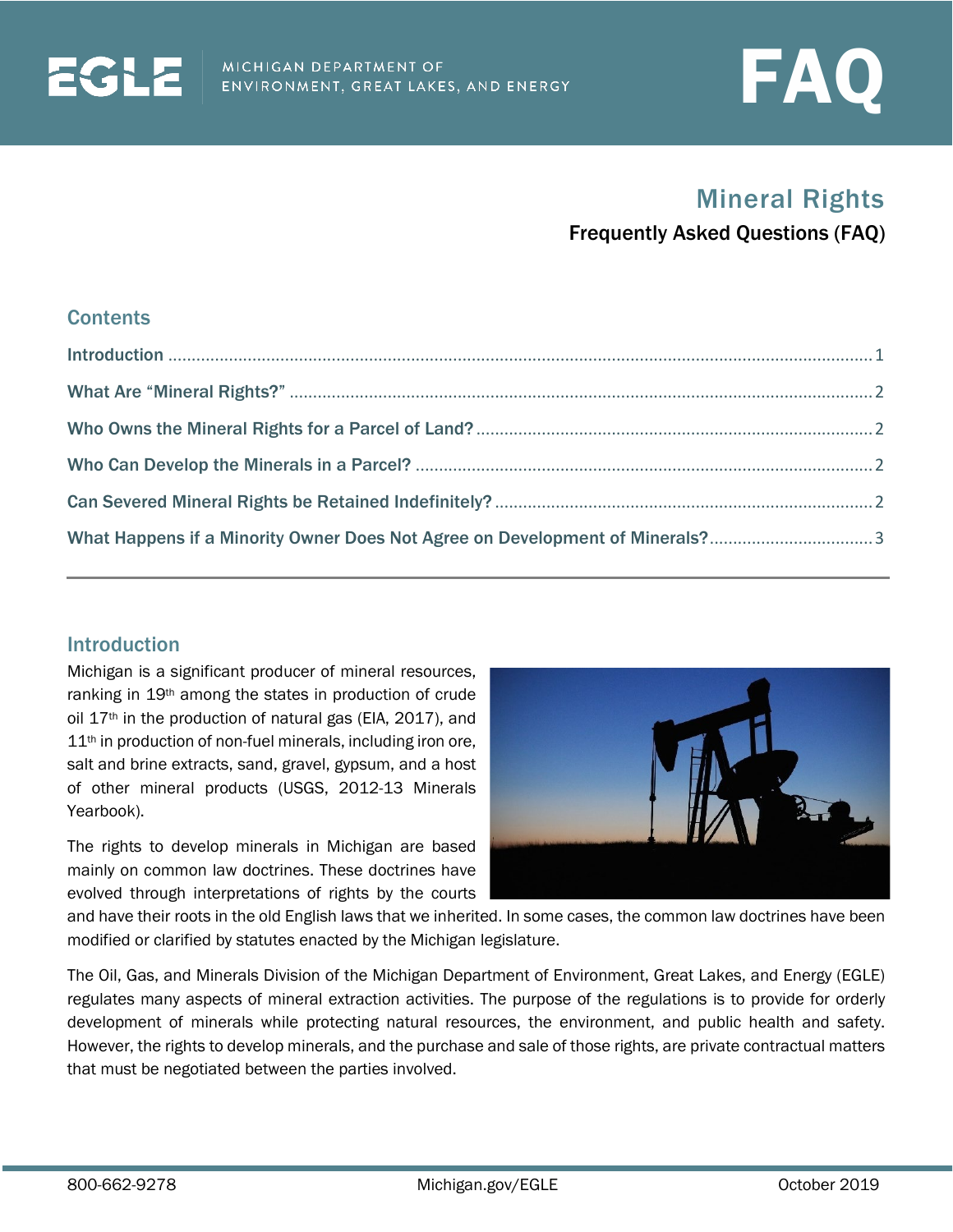# What Are "Mineral Rights?"

A mineral right is a right to extract a mineral from the earth or to receive payment, in the form of royalty, for the extraction of minerals. "Mineral" may be different meanings depending on the context, and there is no universal definition. However, "mineral" generally includes:

- Fossil fuels oil, natural gas, and coal
- Metals and metal-bearing ores gold, copper, iron, nickel, zinc, etc.
- Nonmetallic minerals and mineable rock products limestone, gypsum, building stone, salt

<span id="page-1-0"></span>"Mineral" may also include sand and gravel, peat, marl, etc.

## Who Owns the Mineral Rights for a Parcel of Land?

A mineral right is a property right and may be sold, transferred, or leased similar to other property rights. Mineral rights are distinct from "surface rights," or the right to the use of the surface of the land for residential, agricultural, recreational, commercial, or other purposes. Mineral rights may be sold or retained separately from the surface rights; in which case the mineral rights are said to be "severed." A person may own all the mineral rights for a parcel or any fraction of the rights. A person may also own rights to only one kind of mineral, such as oil and gas, or to only one formation or depth interval. The ownership of the mineral rights in a parcel can usually be determined by examining the deed abstract for the property.

## <span id="page-1-1"></span>Who Can Develop the Minerals in a Parcel?

A mineral owner may develop his or her own mineral deposit. Alternatively, a mineral owner may lease his or her mineral rights to a mineral development company. By executing a lease, the mineral owner (the lessor) grants to the person or company who receives the lease (the lessee) the right to develop and produce minerals in the leased parcel. A lease is a private contract between the two parties and can take a variety of forms. However, leases usually have certain common elements. The mineral owner is paid an amount of money, called a "bonus," when the lease is signed. The lease generally provides for payment of a royalty to the mineral owner on any minerals produced from the parcel, and the manner in which royalty payments are to be made. Leases generally have a specific term, or duration. A lease may provide for a periodic rental payment to the mineral owner if no minerals are produced and no royalty payments are being made.

The owner or lessee of the mineral rights, whether severed or not, has the right to reasonable use of the land to extract minerals from the property. However, the owner of the surface rights to a parcel may be entitled to compensation for loss of crops or timber.

## <span id="page-1-2"></span>Can Severed Mineral Rights be Retained Indefinitely?

Under Michigan law (Act 42 of 1963, Termination of Oil or Gas Interests in Land), severed oil or gas rights revert to the surface owner after twenty years unless one of the following actions have occurred within the 20-year period:

- A drilling permit is issued.
- Oil or gas is actually produced or withdrawn from the severed holdings.
- The interest is utilized for underground gas storage operations.
- The severed interest is sold, leased, mortgaged, or transferred by recorded instrument.
- A written notice is filed with the county Register of Deeds.

Act 42 of 1963 applies only to oil or gas rights and not to other mineral rights. The Act exempts interests owned by a governmental body.